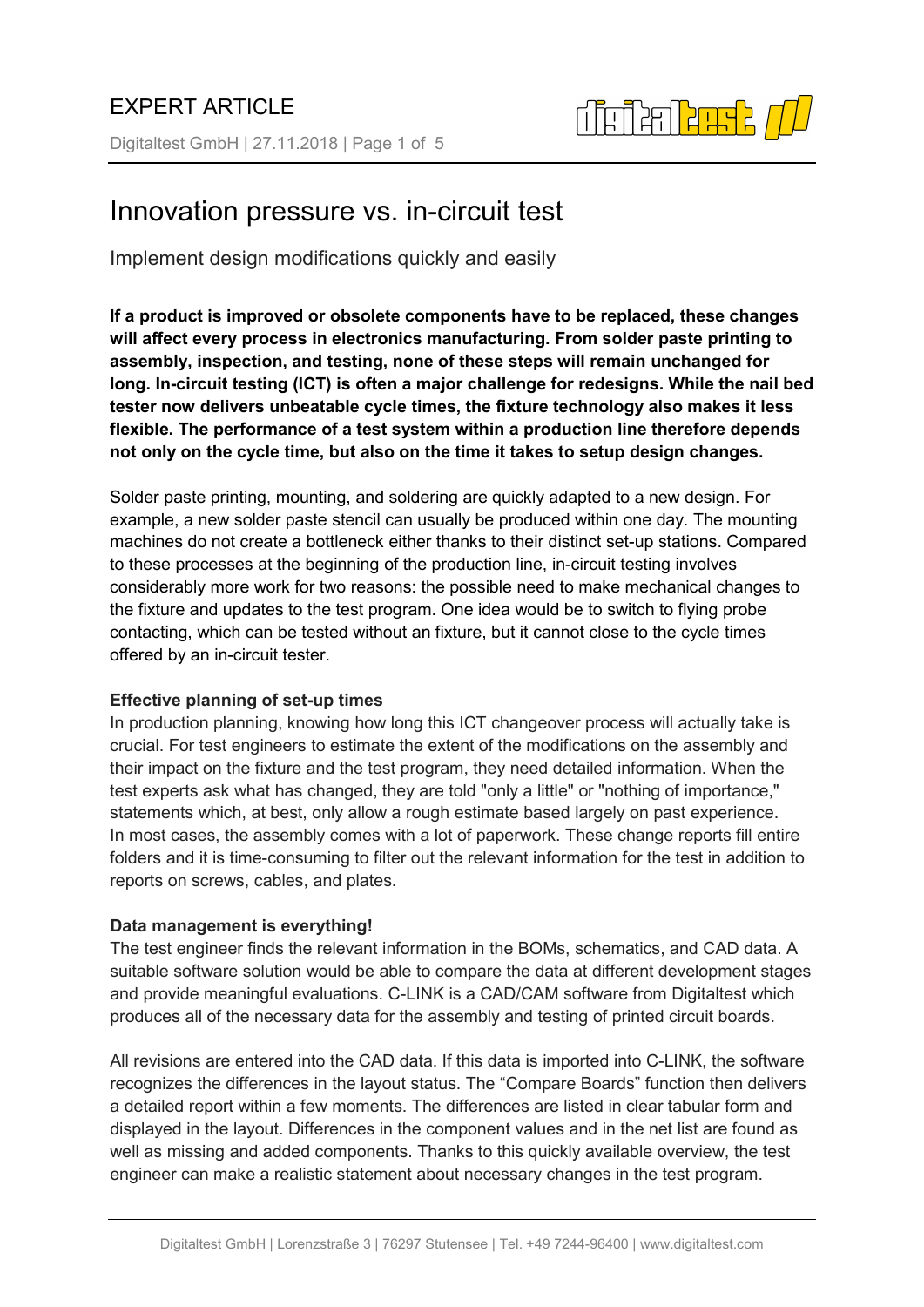Digitaltest GmbH | 27.11.2018 | Page 2 of 5

# 

## *Images: compare-boards-layout.jpg compare-boards-report.jpg*

# **What influences the test program?**

The report created with the Compare Boards function in C-LINK allows quick navigation via hyperlinks. This can be used to create a list of what needs to change in the test program: If the assembly has changed, measured values must be adjusted in the test program. If components have been added, they must be recorded. If, on the other hand, components have been removed, the test steps are commented out or deleted. If components are connected to other networks on the new module version, they will be tested via other test channels in the future. The redesign tool helps with the implementation.

C-LINK also helps with assembly variants. Using the "Version Differences" function, a report clearly displays the differences in the placement. The component properties to be compared can be set manually. The comparison is stored as an HTML file in the board directory and the components are linked with hyperlinks to the graphical display. If the test program development is advanced or already finished, the automatic program generator (APG) in the system software CITE can extend the existing test program by one or more new variants in an update mode.

# *Image: version-differences.jpg*

## **Continue to use existing fixtures**

In addition to the test program, the design modifications also have decisive consequences for the existing test fixture. In addition to needle positions, channel numbers, diameter, and head type, the fixture design in C-LINK can also include all mechanical components (e.g. catch pins, hold-down pins, spacers, transfer pins, OpensCheck plates, etc.). The software can, for example, produce a table listing which tester pins can no longer be used because the test pad has been moved in CAD. This is a standard function in many CAD/CAM solutions, but C-LINK offers more here. All of the mechanical components of the old fixture are checked and, if possible, transferred to the automatically generated TestJob. If, for example, a component is moved so that a collision with a hold-down occurs, this is reported. This report can help the CAD developer to make the assembly testable with the existing fixture. This not only saves time, but also money, since the fixture no longer needs to be converted. In addition, several revisions can be tested with a single fixture, meaning less storage and conversion costs.

If, due to different CAD systems or release versions, there are differences in zero point, factors, or units, for example, not only can C-LINK handle these, but even support tolerances. For example, if a test pad is shifted by a few hundredths of a millimeter, whether by the developer on the layout system or by rounding the export/import interfaces, the tester pin is transferred accordingly.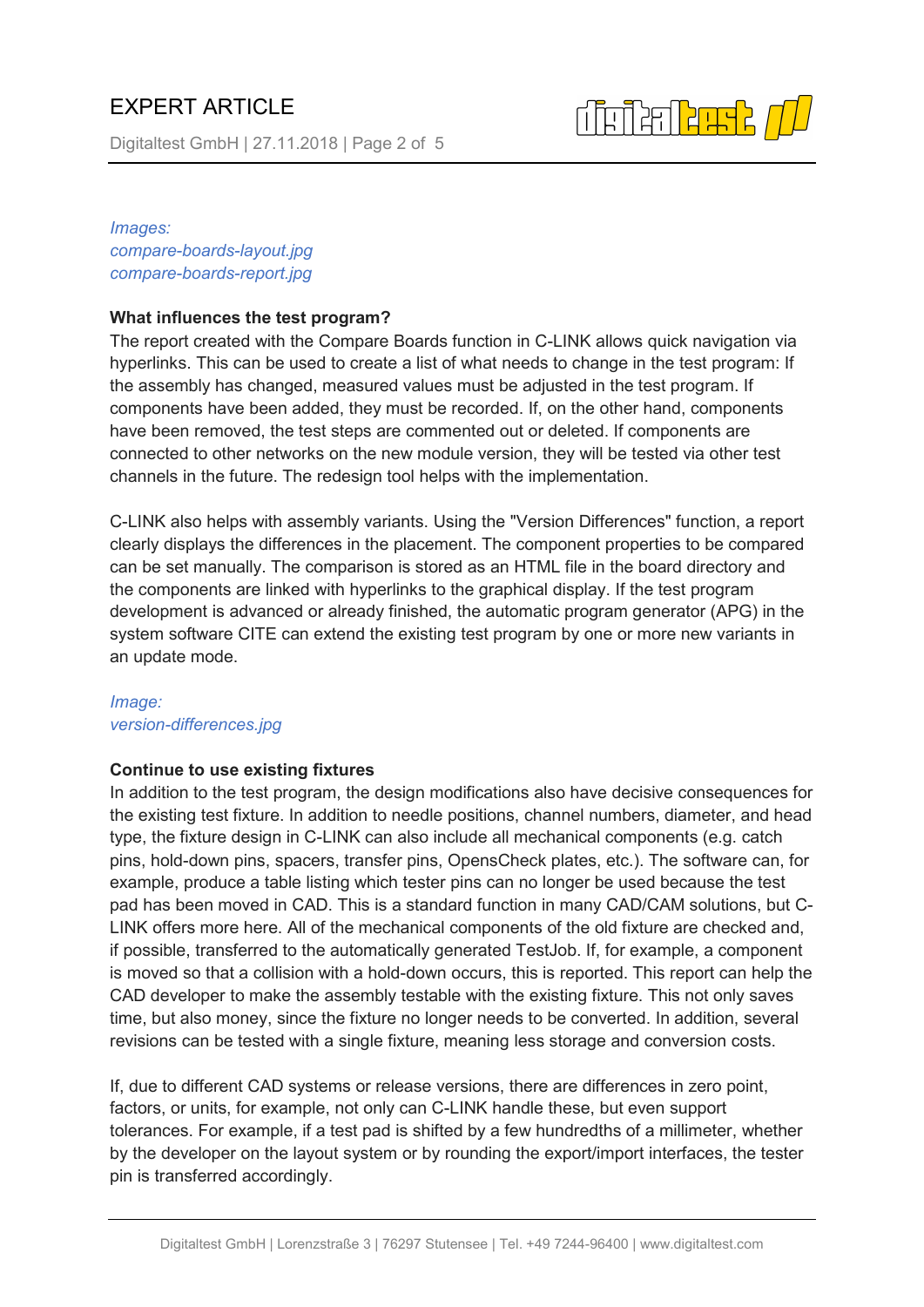Digitaltest GmbH | 27.11.2018 | Page 3 of 5

┲╗╞╝<mark>╘╚╈</mark>

*Images: redesign-testjob.jpg redesign-report.jpg*

#### **Implement changes quickly**

If the modifications are so extensive that converting the fixture is necessary despite the redesign function, C-LINK generates all the necessary data. If the original fixture was not designed with C-LINK, it is often sufficient to import a wiring list to emulate the fixture in C-LINK. All redesign tools are then available.

#### **Fast steps to the result**

The new CAD data is compared with the released BOM via a freely configurable BOM import module. In just a few processing steps, probes are placed on the nets which are no longer or not yet contacted, taking into account the existing adaptation. The drilling data output only writes the newly added tester pins to the CNC files. These delta files contain all of the necessary information to re-drill and wire the existing fixture. If the changes are too extensive and a new fixture is necessary, C-LINK will, of course, provide the complete drilling and wiring data.

#### **New board versions: no problem with Compare Boards**

The Compare Boards function offers valuable services that quickly indicate the extent of required changes to the test program. This report also serves as a working document for incorporating the modifications into the test program. C-LINK increases the performance of in-circuit test systems by enabling rapid adaptation of test processes to new module versions. More information at www.digitaltest.com [www.digitaltest.com](http://www.digitaltest.com/)

**Author** Olaf Rohrbacher Product manager for CAD/CAM software and with Digitaltest for over 20 years. *olaf-rohrbacher.jpg*

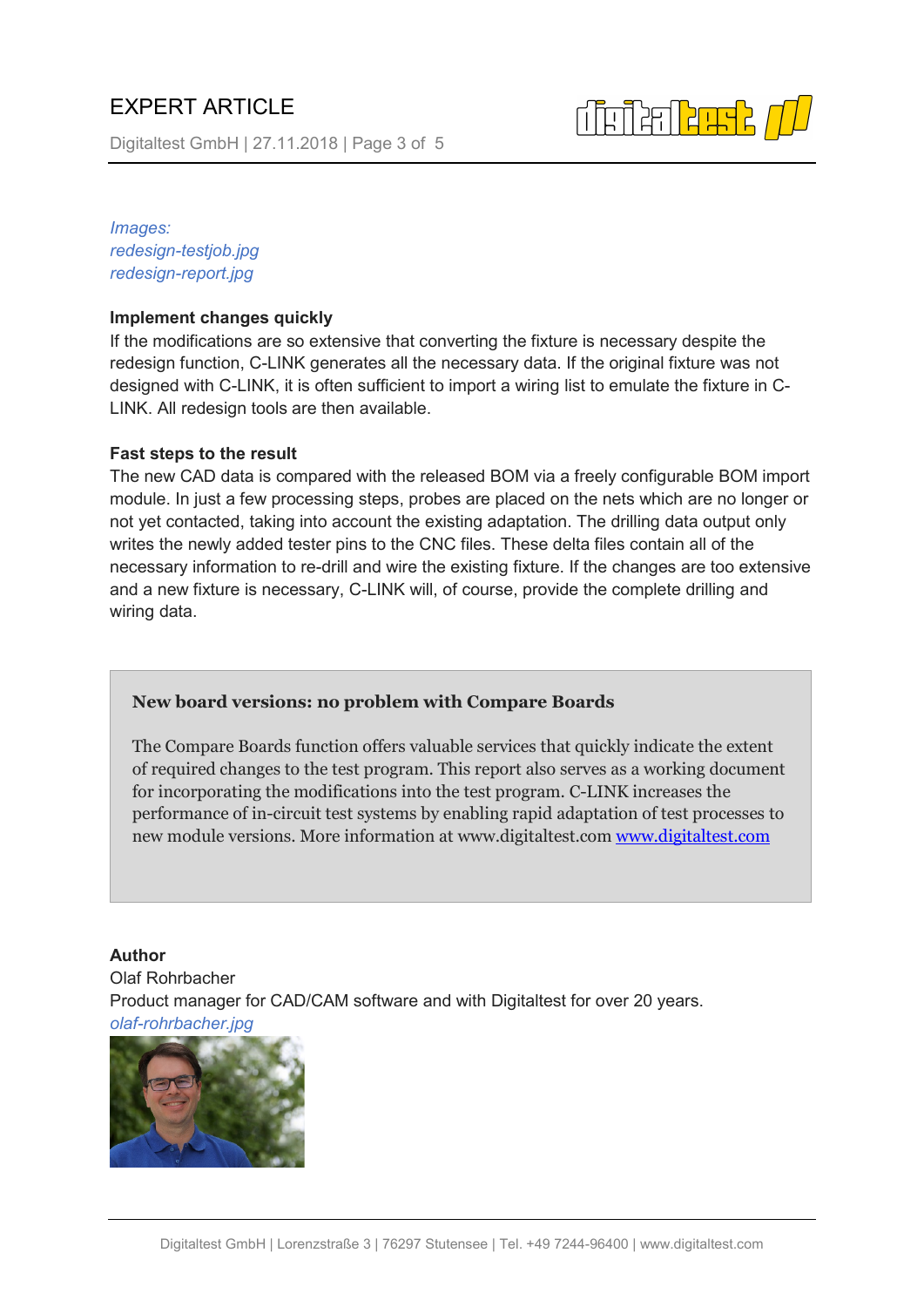Digitaltest GmbH | 27.11.2018 | Page 4 of 5



### **Image captions**

#### *compare-boards-layout.jpg*

Differences such as missing or added components are displayed directly in the layout with the Compare Boards function.



#### *compare-boards-report.jpg*

In a meaningful table, C-LINK lists all differences between two board versions. Hyperlinks also allow you to switch from the report to the graphical display.



#### *version-differences.jpg*

The "Version Differences" function creates a report that shows the differences between placement variants - including hyperlinks to the graphical display.

| <b>WARTHWAY AT</b> | to P. Southern Manual Andrew A. |                      |                    |                   |                   |  |  |
|--------------------|---------------------------------|----------------------|--------------------|-------------------|-------------------|--|--|
|                    | <b>Geard Name: webship</b>      |                      |                    |                   |                   |  |  |
|                    |                                 | Western Billeringers |                    |                   |                   |  |  |
|                    | Materials                       |                      |                    |                   |                   |  |  |
|                    |                                 |                      |                    |                   |                   |  |  |
|                    | Mondan Officences               |                      |                    |                   |                   |  |  |
|                    |                                 | Poster 2             | <b>National Co</b> | <b>Taraka</b>     | <b>Statement</b>  |  |  |
|                    | <b>AN</b>                       | Mar.                 | ×.                 | <b>Seattle</b>    | pic.              |  |  |
|                    | SHOW: NOT                       | somether             |                    |                   |                   |  |  |
|                    | <b>SANYOR MORE</b>              | A WY MA              |                    |                   |                   |  |  |
|                    | <b>MANUFERNIE ALBUM ALL</b>     |                      |                    |                   |                   |  |  |
|                    | <b>SAF</b>                      | <b>Dist</b>          | as.                | <b>DOM</b>        | W.                |  |  |
|                    | Cadron now                      | COMMITTEE            | College Str.       | <b>Carture</b>    |                   |  |  |
|                    | <b>CASTOR MORE</b>              | Clark Street         | 5.229.205          | 5.12.25           |                   |  |  |
|                    | 100 MARCH HARMAN, LA PACIFIC    |                      | Ludwights.         | <b>CASTILLE</b>   |                   |  |  |
| ÷                  |                                 | <b>DATE</b>          | page.              | ne.               | <b>FRIDA</b>      |  |  |
|                    | <b>Service new</b>              | LOAN LINE            | <b>STARTLINE</b>   | <b>STATE CAR</b>  | <b>AMMARIA</b>    |  |  |
|                    | L'annout and a                  | <b>NORTH</b>         | 1. A.M. 174        | <b>K. AVR LPS</b> | A. LALE LITE      |  |  |
|                    | MANER/OWNER LARRYAN             |                      | <b>XXX XXX</b>     | <b>LOCATION</b>   | <b>KINDRATERS</b> |  |  |
|                    | Corp.<br>٠                      | $-1$                 | $\overline{a}$     | $\overline{a}$    | <b>WW</b>         |  |  |
| -                  | a better and                    | 1044-014             | <b>CARD LES</b>    | <b>Distances</b>  |                   |  |  |

#### *redesign-testjob.jpg*

The redesign tool checks all mechanical components of the old fixture and, if possible, transfers them to the automatically generated TestJob according to the new design.



## *redesign-report.jpg*

In the redesign report, C-LINK shows whether the existing fixture can still be used.

|                                    | <b>THE REAL</b><br><b>Links</b><br>×    | <b>Burnet</b><br>٠ | 532<br>$\overline{1}$ | <b><i><u>Change of F</u></i></b><br>$\mathbf{x}$ | <b>Convert</b> | <b>Bank</b><br><b>British</b><br><b>Kram: 181</b><br><b>WARN FLAM LINE</b> |
|------------------------------------|-----------------------------------------|--------------------|-----------------------|--------------------------------------------------|----------------|----------------------------------------------------------------------------|
|                                    | ٠                                       |                    |                       | ٠                                                | ×              | <b>Contact Ave 8</b><br><b>STATISTICS</b>                                  |
| ۰                                  |                                         |                    | $\overline{ }$        | v                                                | u              | <b>Contact of</b><br><b>COMPANY</b>                                        |
| $\alpha$<br>۵<br>ò                 | ٠                                       | ٠                  | $\bullet$             | ٠                                                | <b>A</b>       | $-200$                                                                     |
| a.<br>n<br>ó<br>۰<br>$-58$<br>6.44 | <b>NORTHERN</b><br><b>Salvadord for</b> |                    |                       |                                                  |                |                                                                            |
|                                    | <b>Note</b>                             | <b>San Scott</b>   | <b>Box San</b>        | <b>Boxer</b>                                     |                |                                                                            |
|                                    | ×                                       | <b>Contract</b>    | Foot at               | <b>Service</b>                                   |                |                                                                            |
|                                    | ٠                                       | $-11111$           | 1.111                 | $\sim$<br>$\sim$                                 |                |                                                                            |